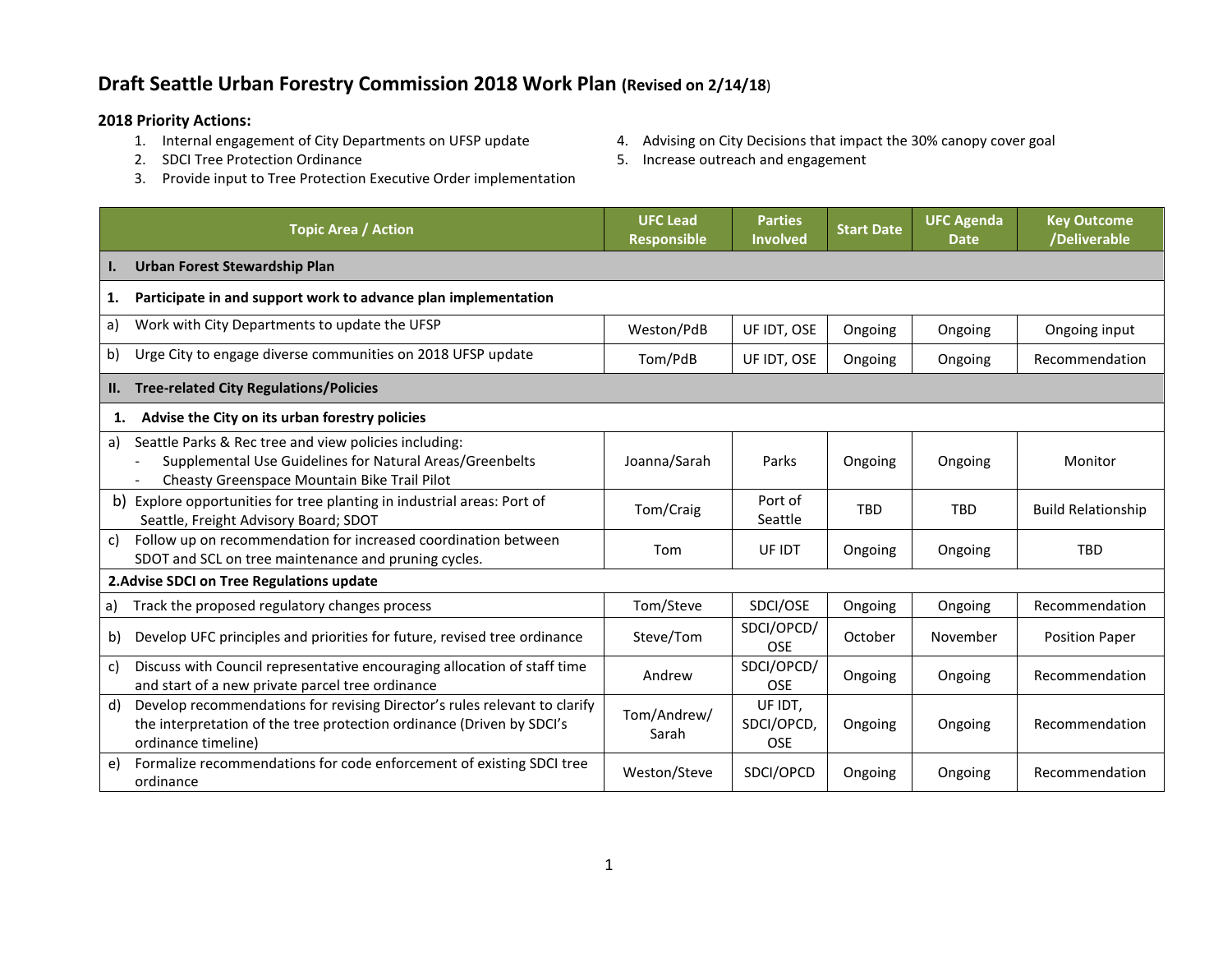|              | <b>Topic Area / Action</b>                                                                                                                                      | <b>UFC Lead</b><br><b>Responsible</b> | <b>Parties</b><br><b>Involved</b> | <b>Start Date</b> | <b>UFC Agenda</b><br><b>Date</b> | <b>Key Outcome</b><br>/Deliverable          |
|--------------|-----------------------------------------------------------------------------------------------------------------------------------------------------------------|---------------------------------------|-----------------------------------|-------------------|----------------------------------|---------------------------------------------|
|              | III. Outreach and Engagement                                                                                                                                    |                                       |                                   |                   |                                  |                                             |
| 1.           | <b>City Council and Mayor's Office interaction</b>                                                                                                              |                                       |                                   |                   |                                  |                                             |
| a)           | Present 2017 Annual Report and 2018 work plan to Council and Mayor                                                                                              | Weston/PdB                            | CC, OSE                           | Q1                | Q1                               | Presentation                                |
| b)           | Hold quarterly meetings with Council and Mayor's Office                                                                                                         | Weston/Joanna                         | CC, OSE                           | Ongoing           | Ongoing                          | <b>Build relationships</b>                  |
| C)           | Plan urban forestry outreach and engagement and attend events such as<br>Arbor Day, Green Seattle Day, and Trees for Seattle events                             | Weston/Sandra                         | UF IDT                            | Ongoing           | Ongoing                          | Presentation,<br>Activity,<br>Participation |
| 2.           | <b>Internal Engagement</b>                                                                                                                                      |                                       |                                   |                   |                                  |                                             |
| a)           | Develop annual calendar for invited speakers, guests, topics, and tours<br>(particularly invite industrial groups, SSD, WSDOT to visit with UFC)                | Weston/All                            | UF IDT                            | January           | Ongoing                          | <b>Discussion</b>                           |
| b)           | Introduce the UFC at commission meetings (Planning, Pedestrian, Bike,<br>Parks, MPD Oversight Committee); Neighborhood Council meetings; and<br>public meetings | Weston/Sandra/<br><b>UFC</b>          | <b>OSE</b>                        | Ongoing           | Ongoing                          | UFC promotion and<br>coordination           |
| $\mathsf{C}$ | Align UF IDT and UFC's work plan<br>Hold annual joint UFC/IDT meeting<br>Attend an IDT meeting                                                                  | Weston/Andrew                         | <b>OSE</b>                        | Ongoing           | Ongoing                          | Coordination                                |
|              | 3. Engagement with Community Organizations and Urban Forestry Partners                                                                                          |                                       |                                   |                   |                                  |                                             |
|              | Seattle School District. Explore ways to view trees as learning<br>a)<br>opportunity (vs. liability)                                                            | Tom/Weston/<br>Andrew                 | SSD, DON,<br>OSE, Assoc's         | <b>TRD</b>        | <b>TBD</b>                       | <b>Build Relationship</b>                   |
|              | Washington State Urban and Community Forestry Commission<br>b)                                                                                                  | Weston                                |                                   |                   |                                  | <b>Build Relationship</b>                   |
|              | UW and community colleges with horticulture programs and<br>c)<br>landscape architecture.                                                                       | Megan                                 |                                   |                   |                                  |                                             |
|              | WA State Department of Transportation<br>d)                                                                                                                     | Weston/Craig                          | SDOT, Parks                       | <b>TBD</b>        | <b>TBD</b>                       | <b>Build Relationship</b>                   |
|              | <b>Washington State DNR</b><br>e)                                                                                                                               | PdB                                   | <b>DNR</b>                        | <b>TBD</b>        | <b>TBD</b>                       | <b>Build Relationship</b>                   |
|              | f)<br>Sound Transit - project tree removal                                                                                                                      | ς                                     | <b>ST</b>                         | 2018              | 2018                             | Recommendation                              |
|              | <b>Tilth Alliance</b><br>g)                                                                                                                                     | Weston                                |                                   |                   |                                  |                                             |
|              | Seattle Green Ways<br>h)                                                                                                                                        |                                       | SDOT                              |                   |                                  |                                             |
|              | <b>KCD iTree</b><br>i)                                                                                                                                          | PdB                                   | KCD                               |                   |                                  |                                             |
|              | Mountain to Sound<br>i)                                                                                                                                         | Craig                                 | <b>OSE</b>                        | Ongoing           | Ongoing                          | Ongoing support                             |
|              | k)<br>Nature Conservancy                                                                                                                                        | Joanna                                | OSE                               | Ongoing           | Ongoing                          | Ongoing support                             |
|              | Native Plant Society<br>$\vert$                                                                                                                                 | Weston                                | OSE                               | Ongoing           | Ongoing                          | Ongoing support                             |
|              | <b>Plant Amnesty</b><br>m)                                                                                                                                      | Joanna/PdB                            | OSE                               | Ongoing           | Ongoing                          | Ongoing support                             |
|              | Plant for the Planet<br>n)                                                                                                                                      | Joanna/Andrew                         | OSE                               | Ongoing           | Ongoing                          | Ongoing support                             |
|              |                                                                                                                                                                 |                                       |                                   |                   |                                  |                                             |